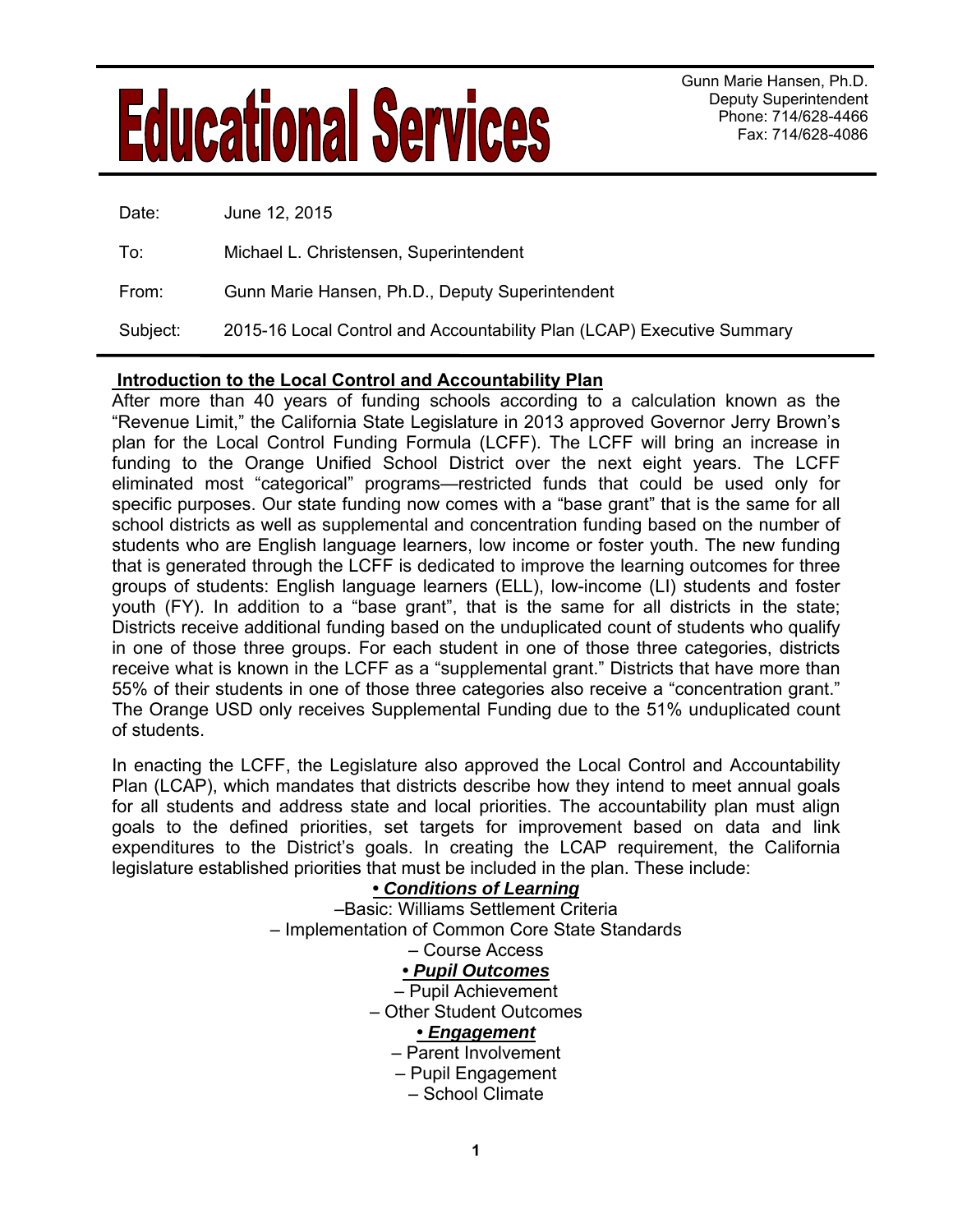#### *Orange Unified School District LCAP Executive Summary June 16, 2015*

In enacting the LCFF, the Legislature also established requirements for stakeholder engagement in the process, including specific review by parents. The district's stakeholder engagement is detailed in Section I of the LCAP.

#### **Section 1: Stakeholder Engagement Process**

- Process started early in September 2014
- English and Spanish Survey on District Website over 7,000 responses received. Last year the survey yielded nearly 1,000. The significant number increase is attributed to more students involved in the process.
- Parent, community members, pupils, bargaining units and partner stakeholders servicing English Learners, Foster Youth, Low Income students have been involved in multitude of planning meetings
- Principals engaged parents at school site level in obtaining input and providing information about LCFF/LCAP
- LCAP Stakeholder Engagement Process Timeline which includes (but not limited to) consulting with Superintendent's District Advisory Council (DAC), Employee Groups, Curriculum Council, Foster Youth Parent advisory, District English Learner Advisory Council (DELAC) and Special Education Community Advisory Committee (CAC)

#### **Section 2: Goals, Action, Expenditures and Progress Indicators Annual Update (2014-15)**

It is also expected that Districts align goals and progress indicators to the appropriate actions, services and expenditures to meet the needs of students to improve student outcomes. The overwhelming response from the community was to focus continue to focus on student engagement including technology aspects of student learning and improve school connectedness. Section 2 of the LCAP provide detailed descriptors of the actions and services proposed to meet these needs. In addition, an annual update has been added to this section to reflect on actions in 2014-15 and refine student achievement goals.

#### **Section 3: Use of Supplemental and Concentration Grant Funds and Proportionality**

Districts are expected to identify the amount of funds in the LCAP year calculated on the basis of the number and concentration of low income, foster youth and English Learners

#### **Conditions for Learning**

**OUSD Main Goal:** *All Students will receive a high quality education in a safe environment that prepares them to graduate from high school, college and career ready.* 

Includes State Priorities: Basic Services, Implementation of Common Core State Standards, and Course Access

- **Actions, Services and Expenditures include:**
	- $\triangleright$  Enhance support to new school technology
		- Improve and Expand Central Data Center to support staff/student technology
		- Expand technology and network project management
		- Increase user support of applications and enhance the help desk responses
	- $\triangleright$  Develop facilities projects to support safe school environment and climate • Maintenance and facilities project funding
	- ▶ Enhance Curriculum & instructional technology support through School Site Technology Instructional Specialists
	- > Design Coordinator, 21<sup>st</sup> Century Virtual Learning to support expansion of on-line applications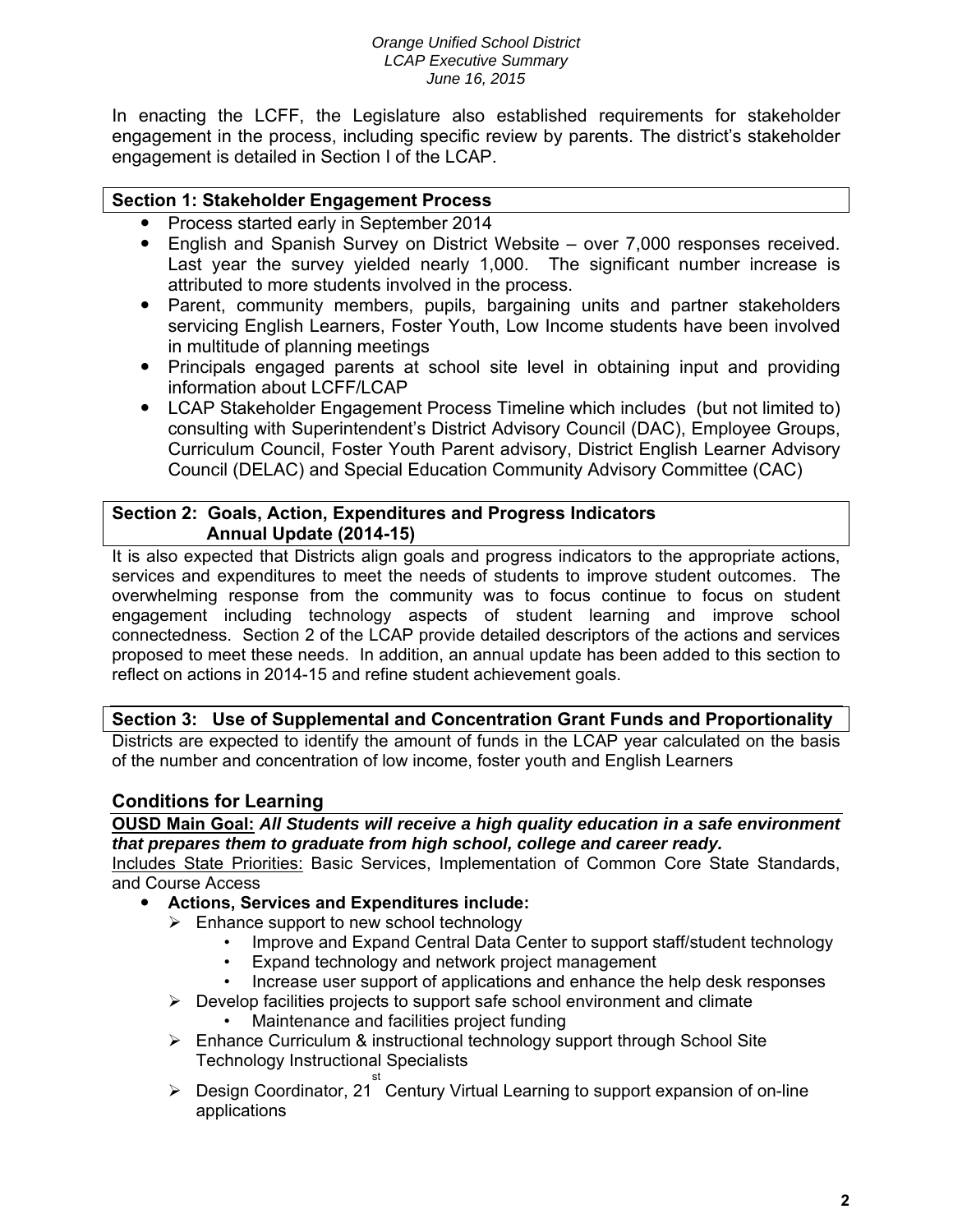## **Pupil Outcomes**

**OUSD Main Goal:** *All Students will attain mastery or demonstrate academic growth toward mastery in core content areas.* 

Includes State Priorities: Student Achievement and Other Student Outcomes

- **Actions, Services and Expenditures include:**
	- $\triangleright$  Academic Language Mentor sections at each secondary school to support English learners
	- $\triangleright$  AVID sections at each middle and high school to support college readiness
	- $\triangleright$  Extend calendar for Special Program Coordinators to support English Leaner needs
	- $\triangleright$  Increase services of Early Learning Coordinator to promote expansion of preschool
	- $\triangleright$  High School Academic Specialists to support development of Academies with alignment to elementary and middle schools
	- $\triangleright$  Library media specialists for middle schools to improve digital literacy skills

#### **Engagement**

**OUSD Main Goal:** *Student and parent engagement will be promoted through an increased sense of safety and improved school climate and school connectedness.*  Includes State Priorities: Parental Involvement, Pupil Engagement and Student School Climate

- **Actions, Services and Expenditures include:**
	- $\triangleright$  Counselor on special assignment to intensify high school counseling
	- $\triangleright$  Intern counselors at high schools to improve student interactions and level of support
	- Additional special needs support to expand Learning Academy Model
	- Enhance Business Services/Human Resources support and engagement in schools through restoring positions:
		- Executive Director, Human Resources
		- Budget Control Supervisor
		- Risk Manager
	- $\triangleright$  Increase support for school LCAP implementation through expanded Fiscal Assistance, Accounting and Payroll services
	- $\triangleright$  Realign Transportation Services to better support school activities and field trip

# **Positions**

The District LCAP details services and expenditures to increase educational programs for enhanced base and supplemental services including the addition of new positions below.

| <b>Certificated Staff</b>                              | <b>Classified Staff</b>                       |  |  |  |
|--------------------------------------------------------|-----------------------------------------------|--|--|--|
| Counselor on Special Assignment (1)                    | Help Desk Specialist (2)                      |  |  |  |
| Instructional Specialists/TOSA (10)                    | IS Specialist (2)                             |  |  |  |
| Library Media Specialists (4)                          | Tech Support Specialist (2)                   |  |  |  |
| <b>Education Specialist (1)</b>                        | SCS Staff Assistant (1)                       |  |  |  |
| Intern Counselors (4)                                  | <b>Behavior Support Assistant Trainer (1)</b> |  |  |  |
|                                                        | Fiscal Assistance Technician (1)              |  |  |  |
| <b>Certificated - Leadership</b>                       | Accounting Technician 1 (1)                   |  |  |  |
| Coordinator, 21 <sup>st</sup> Century Virtual Teaching | Payroll Technician (1)                        |  |  |  |
| <b>Executive Director, Human Resources</b>             | Warehouse Worker/Delivery Driver (1)          |  |  |  |
| <b>Classified - Leadership</b>                         |                                               |  |  |  |
| <b>Budget Control Supervisor</b>                       | Executive Secretary 1 (2)                     |  |  |  |
| <b>Accounting Manager</b>                              | <b>User Support Manager</b>                   |  |  |  |
| Assistant Director, Risk Management                    | <b>User Support Supervisor</b>                |  |  |  |
| <b>Transportation Manager</b>                          |                                               |  |  |  |